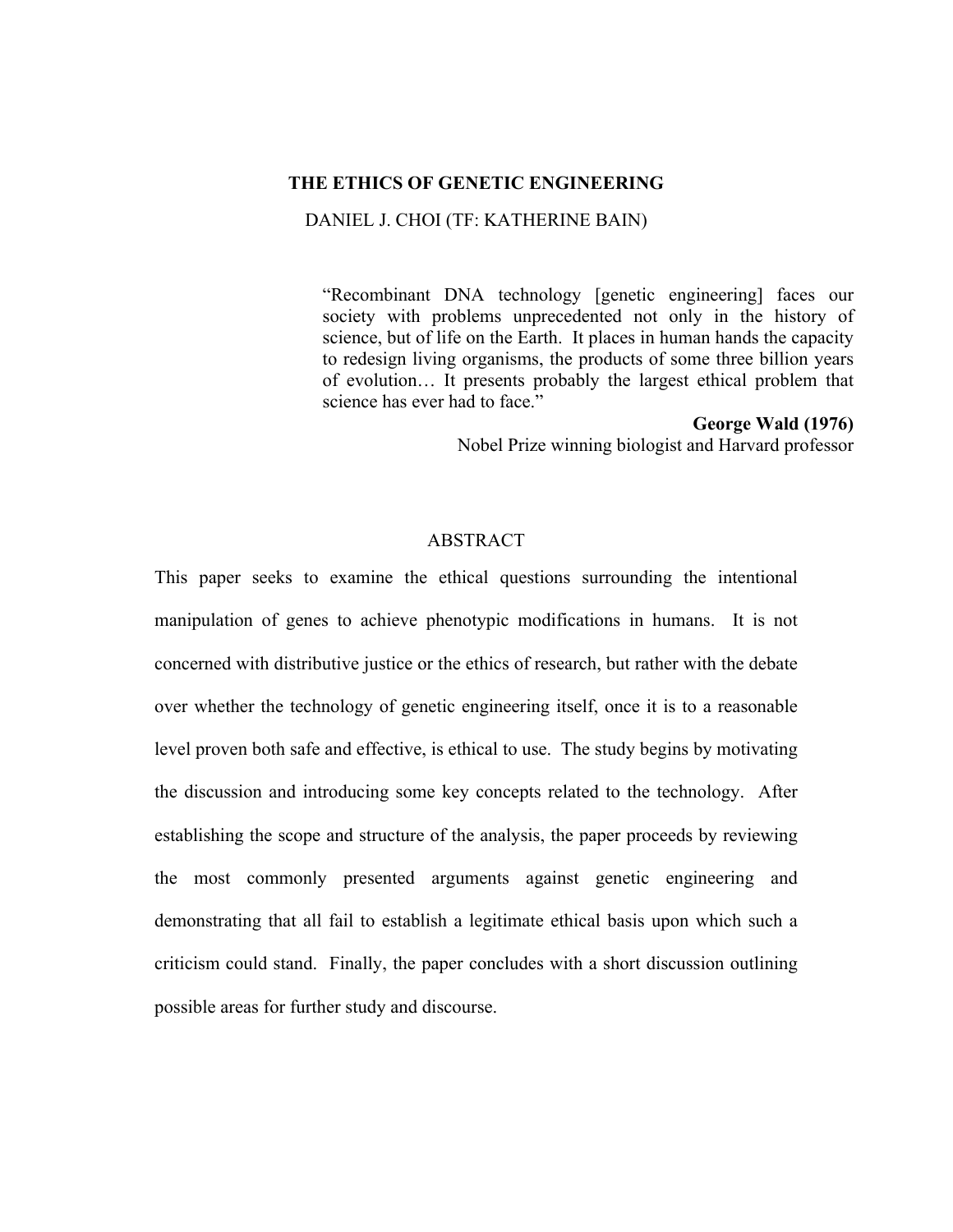#### INTRODUCTION: MOTIVATING THE DEBATE

Though its origins can be traced back to the humble pea pods of a  $19<sup>th</sup>$  century Augustinian priest, genetic engineering remains a fairly recent technological development. Since the confirmation of DNA's role in heredity in 1952 and the discovery of the double helix structure of DNA just one year later, research in the field of genetics has advanced at an ever-increasing rate, finally reaching the incredible level at which its application can legitimately be termed the engineering of genes. Recent studies have confirmed the ability to directly and purposefully manipulate genes, the material responsible for myriad human characteristics ranging from the mundane (like eye, hair, or skin color) to the ultimately life-changing (such as genetic diseases and predispositions to other illnesses).<sup>1</sup> Though the technology to do so safely and effectively has not yet been developed, the realization of true genetic engineering may not be too distant in the future.

These scientific discoveries could not have been made at a more fortunate time. Never in its history has mankind been more aware of the need for effective therapy for genetic diseases. Though in many developed countries the amount of suffering due to infectious diseases and nutritional deficiencies has decreased, the incidence of genetic diseases, which are not as easily prevented or treated by traditional means, remains high. One figure places inherited disorders as a major factor in up to 50 per cent of childhood deaths worldwide<sup>2</sup>. Furthermore, 15% of congenital disorders can be traced to the errors of single genes. The World Health Organization estimates that two single-gene defects that result in sickle cell disease and thalassemia account for more than 200,000 deaths per year and 100 million carriers of the diseases<sup>3</sup>. To those suffering under the burden of such disorders, genetic engineering may provide salvation.

It is highly debated issue, however, whether genetic engineering *should* be the answer to these ills. The fact remains that while genetic engineering has many entirely altruistic ends, it could

<sup>&</sup>lt;sup>1</sup> Wright.

 $2$  West (1988).

 $3$  Fletcher (1983).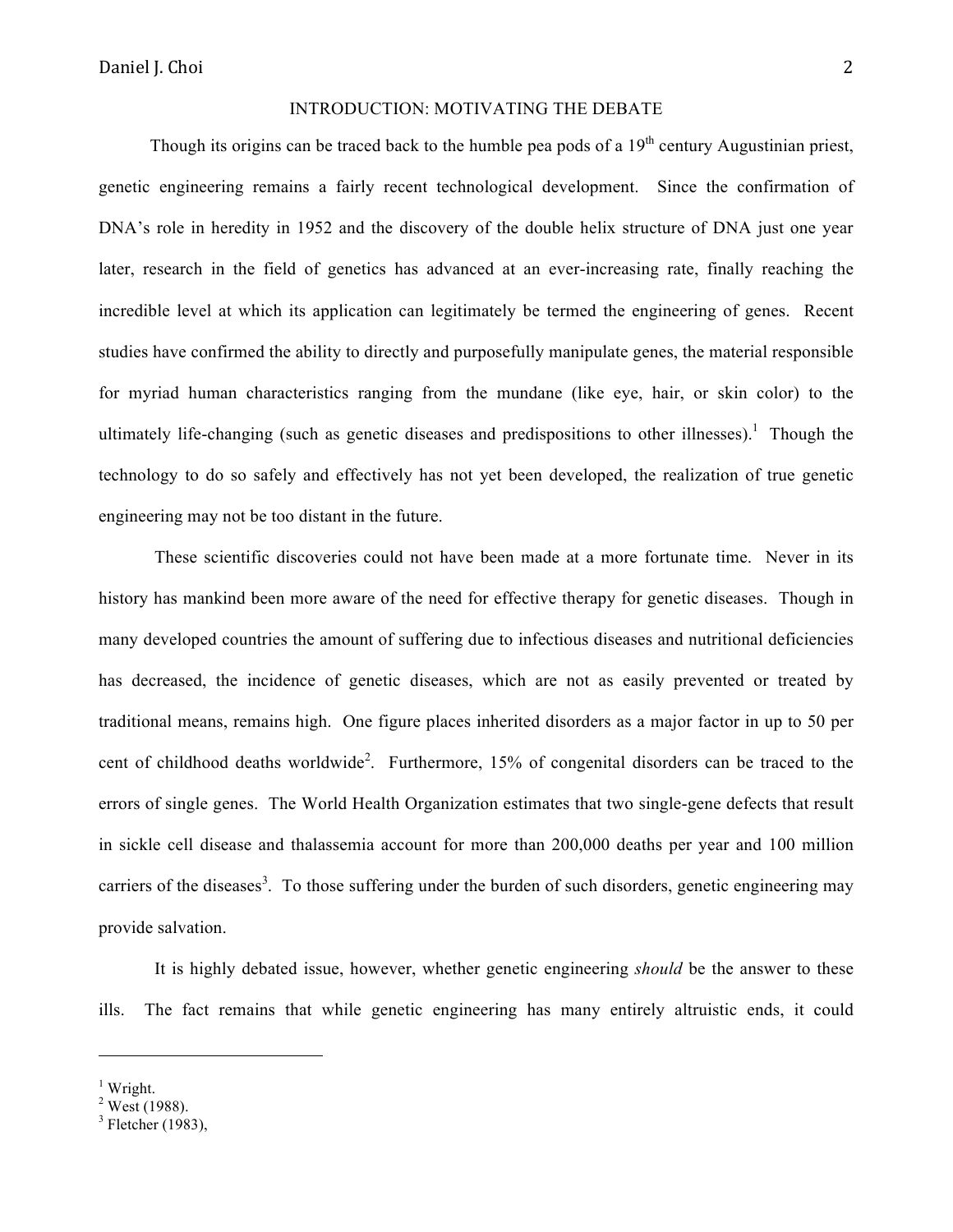potentially be used to modify virtually any aspect of any living creature, a fact that causes some to reject its use on ethical grounds. Erwin Chargaff, a biochemist whose two eponymous rules helped lead to the discovery of the double helix DNA structure<sup>4</sup>, warns, "The technology of genetic engineering poses a greater threat to the world than the advent of nuclear technology." The fact that the use of genetic engineering is such a contentious issue means that the ethics of its application must be discussed now while time remains to establish any safeguards or regulations deemed necessary for its safe and ethical use.

## SCOPE: SETTING BOUNDARIES

This study is concerned specifically with the ethical arguments in support of or against the intentional manipulation of genes to achieve phenotypic modifications in humans. To ground the analysis it attempts to separate rationally based concerns from irrational fears caused by the novelty and unknowns of genetic engineering. This requires two things. First, the paper will assume that the technology exists in a reasonably safe and effective form, and second, it will disregard questions of distributive justice.<sup>5</sup> The first assumption is formed in an attempt to avoid dystopian arguments based solely on hypothetical worst-case scenarios, which prophesize the destruction of humanity at the hands of genetic engineering. While it is true these speculative situations paint a bleak portrait of a future that could conceivably (albeit improbably) come to pass, the development and application of this technology will be incredibly gradual, enough so that if humankind observes itself heading such a direction, there will still be a reasonable amount of time in which to switch courses for the better. The second point is made in order to avoid drifting into the similar, yet completely separate debate over how to best ensure equal access to genetic engineering technology. To focus on issues of distributive justice would be to

<sup>&</sup>lt;sup>4</sup> Chargaff's rules state that the DNA of any living cell should have a 1:1 ratio of purine and pyrimidine base pairs– that is, adenine and thymine should be equal in number and the same is also true of guanine and cytosine.

 $5$  One additional type of argument against genetic engineering that is not included in this analysis is that which follows from a set of theistic principles, as these points rely on specific views of God that are not necessarily universally shared and certainly not based in fact.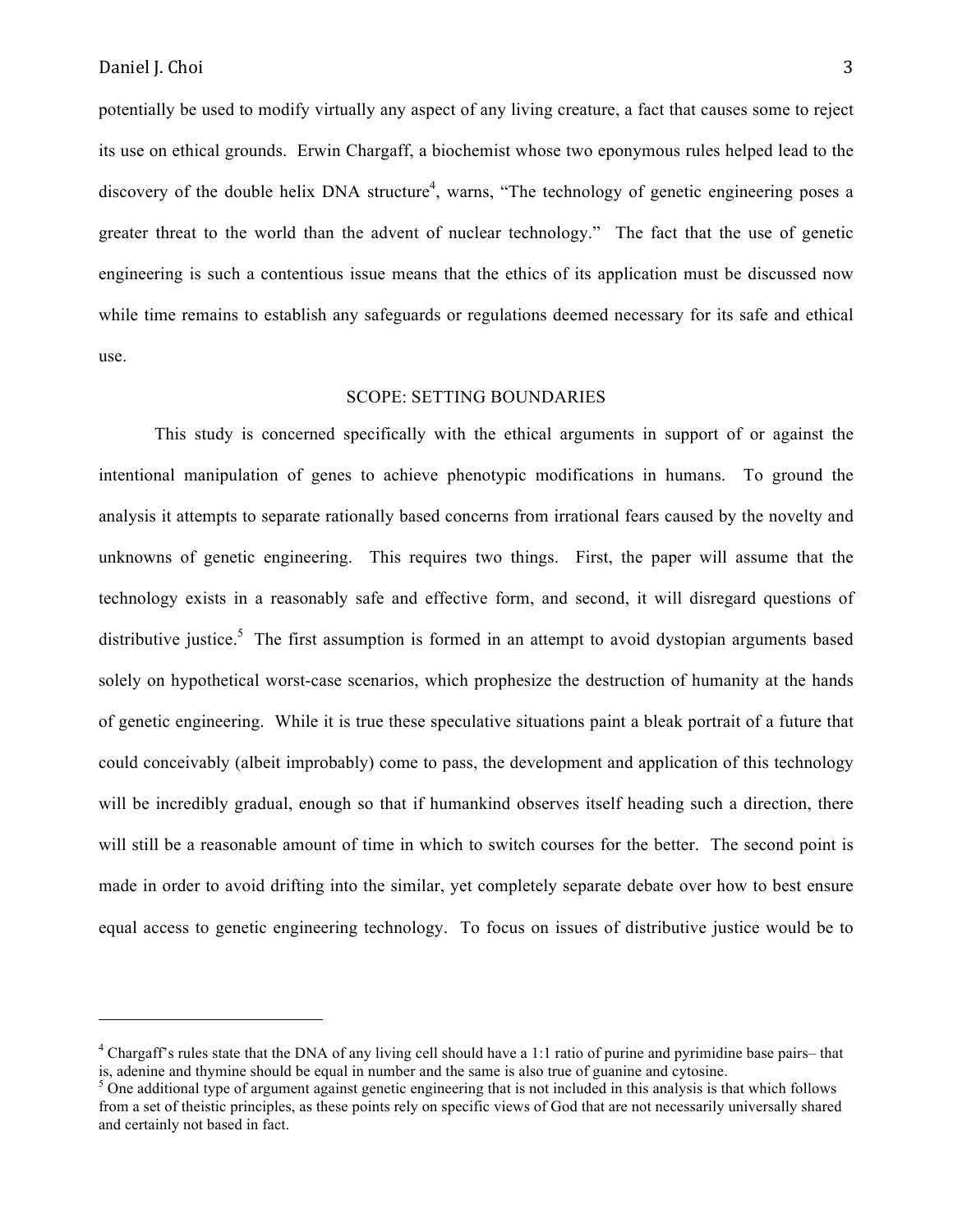neglect the fundamental question of whether its application should be aspired to in the first place.  $6\,$  By sufficiently condensing the scope of its ethical investigation, this paper has laid the groundwork to probe more deeply into the remaining relevant issues from which it can derive conclusions.

## FRAMEWORK: STRUCTURING THE ANALYSIS

Prior to continuing the investigation, one relevant distinction between two different forms of genetic engineering will be useful to make, largely because the ethical discourse surrounding genetic engineering tends to be divided along this line. Two different methods exist by which scientists can alter genetic material – somatic genetic engineering and germline genetic engineering. Somatic cells, or regular body cells such as muscle cells and brain cells, contain 23 chromosomal pairs and their genetic material is not passed onto children. On the other hand, germline cells, or the reproductive egg and sperm cells, contain 23 unpaired chromosomes with DNA that are passed onto all future generations. The ethically relevant difference lies in the perpetual inheritance by successive generations of genetic changes to germline cells.

In an attempt to most efficiently prove the ethical statuses of both these methods, this paper builds its analysis upon two important postulates. First, it maintains that the burden of proof rests upon critics of genetic engineering. This follows quite reasonably from the fact that opponents of this technology rest their cases upon the ontologically positive claim of the social ills that may ensue from its use, whereas the proponents of genetic engineering cite the direct application of the technology<sup>7</sup> as their

 $<sup>6</sup>$  In an attempt to address these concerns, however, this paper presents a couple plausible distribution schemas. Utilizing</sup> a Rawlsian perspective, the upper class with greater access to genetic engineering technology could be limited in their pursuit of enhancement insofar as they are able to improve the situation of the least well-off class. Other distribution schemas could involve lotteries for genetic modifications or requiring that the wealthy seeking enhancements subsidize treatment for the poor. Perhaps such regulation would not even be necessary. Channeling Adam Smith's theory of the invisible hand, Simon Young argues, "Economic growth in a market economy increases the prosperity of the poor, as well as the rich. As the techno-industrialized nations become ever more wealthy, so the poorest members of society will enjoy ever-increasing accessibility to the benefits of biodesign" (Young 62). Society tolerates many inequalities today (those of wealth, intellect, etc.), and it does not follow that genetic engineering would result in inequalities of a different nature. Furthermore, an increase in unjust inequalities due to technology is not adequate to discourage the development of genetic engineering. Though the wealthy were likely the first to benefit from the invention of the computer, this does not present a valid reason for not building the computer.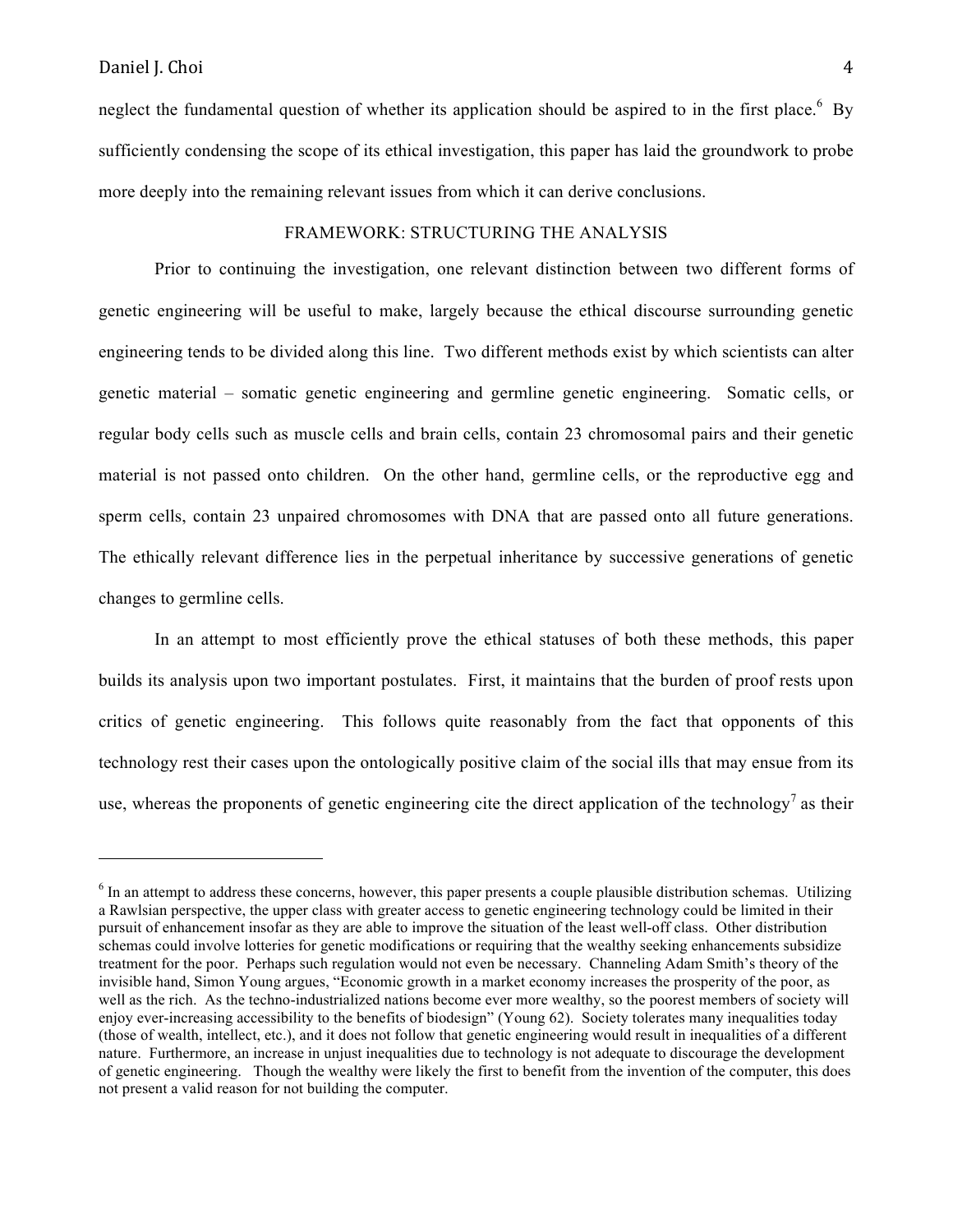support. In other words, genetic technology will necessarily and directly reduce human suffering due to genetic disorders, while any negative external consequences that result from its application appear only in hypothetical scenarios. Second, the paper argues that somatic genetic engineering is strictly less ethically contentious than germline genetic engineering – that is, for any situation in which it is ethically acceptable to use germline genetic engineering, it is also ethically reasonable to use somatic genetic engineering. To illustrate this point, consider an example with two people, Jack and Jill, who each wish to alter their genetic material via somatic and germline genetic engineering, respectively. The nature of the alterations they seek is irrelevant, but for the sake of comparison, let their desired changes be similar. Now, in order to facilitate the ethical comparison, imagine that all of Jack's descendants also opted to undergo the same somatic genetic modifications. In this example, both somatic and germline genetic engineering produce identical consequences, and the only difference between the two cases rests in the fact that each of Jack's descendants were given the choice to opt into the treatment while Jill's descendants were not. Regardless whether the genetic manipulations are made to cure a disease or enhance a trait, it cannot be ethically justified that giving people some sort of choice is worse than not giving them a choice. Therefore, somatic genetic engineering is at least as ethical as germline engineering.

Upon the foundation of the two conjectures established above, by proving unjustifiable all currently existing arguments against germline genetic engineering<sup>8</sup>, this investigation will be able conclude that *both* germline and somatic germline engineering are ethically permissible within the current set of presented facts and arguments.

<sup>7</sup> The direct application of genetic engineering is to modify the genetic material in humans in a *beneficial* way. Note that concerns about its risks are not ethically relevant, as this paper concerns itself only with a safe and effective version of the technology. Challenges to the ethics of genetic engineering must instead call upon external ramifications not directly related to its application.

<sup>8</sup> Admittedly, not *every* argument against genetic engineering will be refuted here, as such a task would fall outside the scope of this paper. A significant and relevant subset of the arguments, however, will be addressed.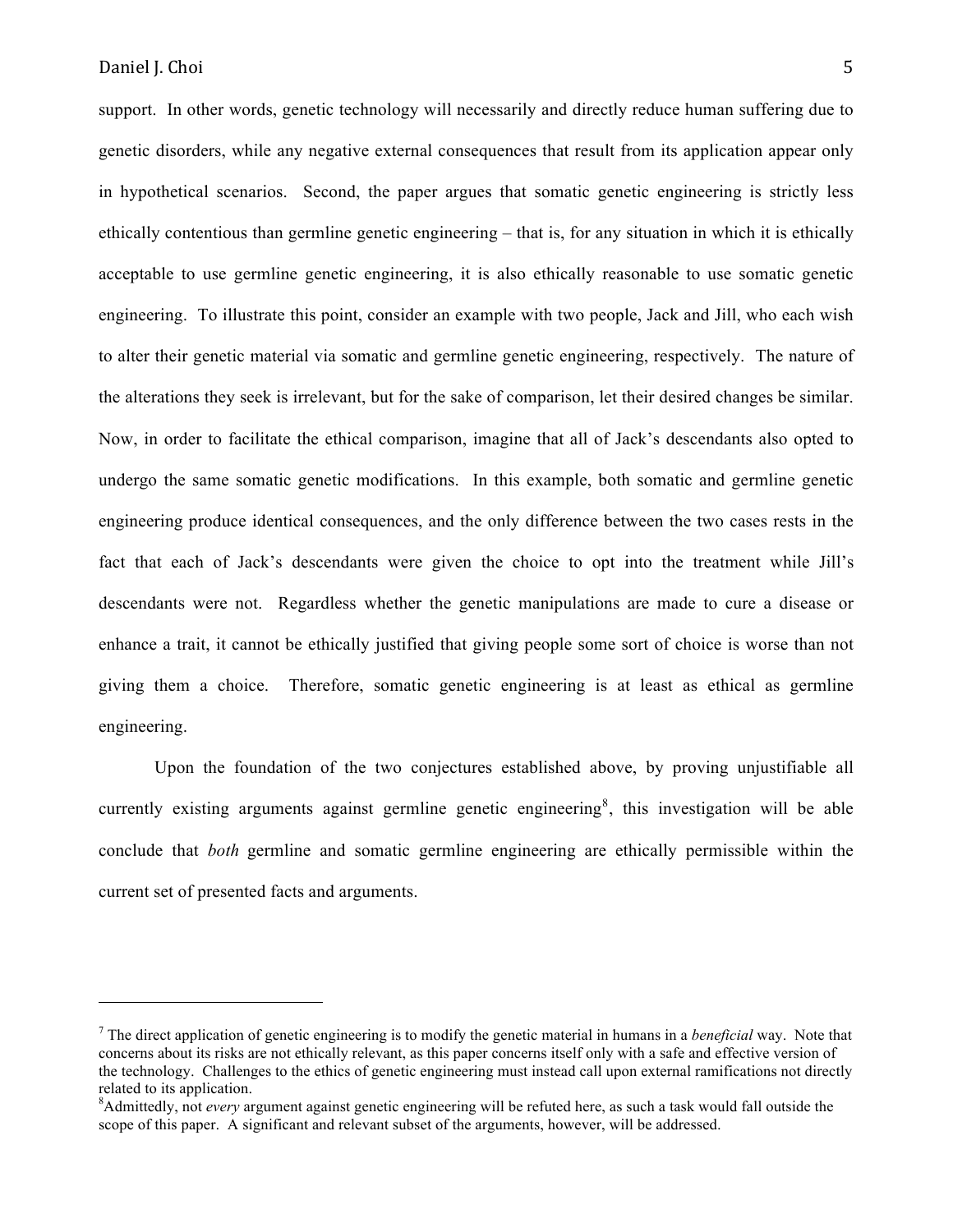# DEBATE: TO WHAT DEGREE IS GENETIC ENGINEERING ETHICAL?

This section seeks to develop and refute many commonly held arguments against germline engineering, including those that are also used to argue against somatic engineering. Critics of germline genetic engineering typically focus on social and moral problems that could arise from its application. Though such arguments generally rely upon the construction of hypothetical, albeit theoretically plausible circumstances, some of the concerns they raise do seem to have an ethical basis, and for that reason they need to be addressed.

One of the most well-known arguments involves the issue of consent. This position holds that changing the genetic material that is transmitted to one's offspring violates the basic ethical principle that an individual must provide consent in order to permit change in or experimentation with his or her person.<sup>9</sup> While the principle of informed concern is a standard, widely accepted criterion upon which to base ethical conclusions, its relevance to the argument at hand seems dubious at best. The unfortunate truth is that children, regardless of whether their parents engage in genetic engineering, never truly reserve the right to consent to their genetic composition. Sandel agrees that this argument "wrongly implies that absent a designing parent, children are free to choose their characteristics for themselves."<sup>10</sup> Furthermore, parents are generally very paternalistic in other ways that do not often incite ethical inquiry, controlling significant factors of development like a child's education and environment without their consent. In response, one could explain this apparent discrepancy by attempting to draw a distinction between the aspects of life that a child can assume control over when he or she matures and the aspects of life that a child can never change. The idea is that manipulating the former group of aspects without consent would be acceptable while doing so with the latter would not be. This binary, however, also fails in that genetic engineering could still reasonably fit in the acceptable category shared by the examples of determining a child's environment or education. As genetic technology continues to

<sup>&</sup>lt;sup>9</sup> Sandel, (2004).

<sup>10</sup> *Ibid.*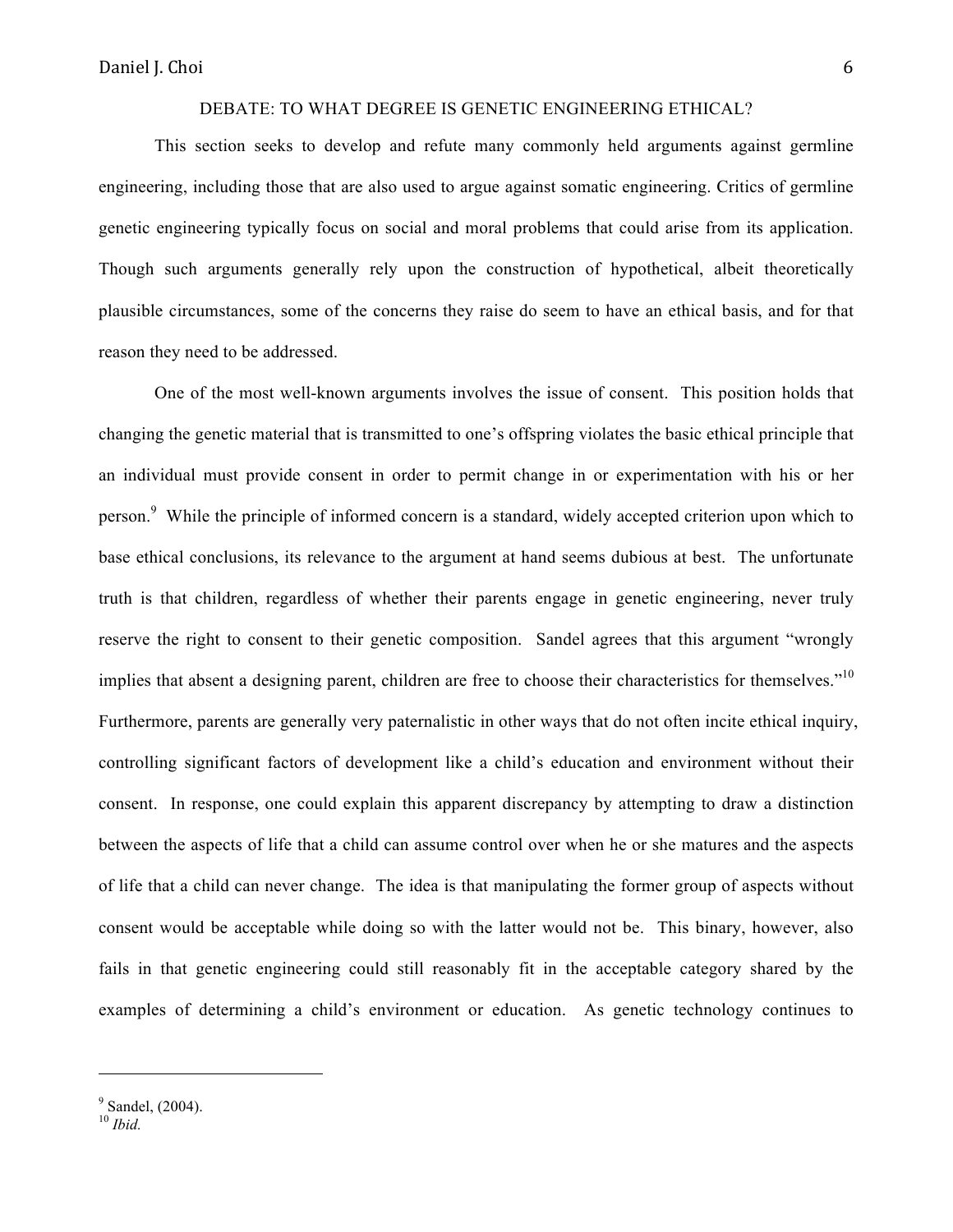become safer, more effective, and more accessible, it is very likely that a child, upon reaching adulthood and finding herself unhappy with her genes, could choose to modify her own genetic composition. In fact, upon further scrutiny the principle of consent fails altogether as a binary in the context of determining the genetic composition of a child. Parents inherently exert power over their children's genes in choosing only certain mates for reproduction. Though this too, in essence, is genetic manipulation without consent, one would be hard pressed to find anyone who would object to reproductive freedom on such ethical grounds. Given that the principle of consent fails to establish an adequate distinction between what is ethically acceptable and what is ethically deplorable, it would make sense to discard this doctrine for another more appropriate principle upon which to support an ethical argument against genetic engineering.

Departing from the principle of consent, perhaps the real factor influencing the intuitions of opponents of genetic engineering is specificity. A rule of specificity might propose that there is an ethical difference between selecting a mate with traits that one might want to pass down to future generations and selecting which specific traits a child should possess. This raises two common arguments against genetic engineering – the killing of parental love and the issue of inviolability.

The first argument raised by specificity posits that manipulating genes with the aim of influencing specific traits will destroy the institution of unconditional love between parents and children.<sup>11</sup> While the tradition of parental love is certainly an important ethical objective – just imagine a world in which parents simply abandoned all unruly children – it is not realistic to believe that the application of genetic engineering to alter a child's traits will undermine this powerful natural instinct. Nick Bostrom writes, "What relevant evidence we have, for instance regarding the treatment of children who have been conceived through the use of in vitro fertilization or embryo screening, suggests that the pessimistic prognosis is alarmist. Parents will in fact love and respect their children even when artificial

 $11$  Sandel (2004).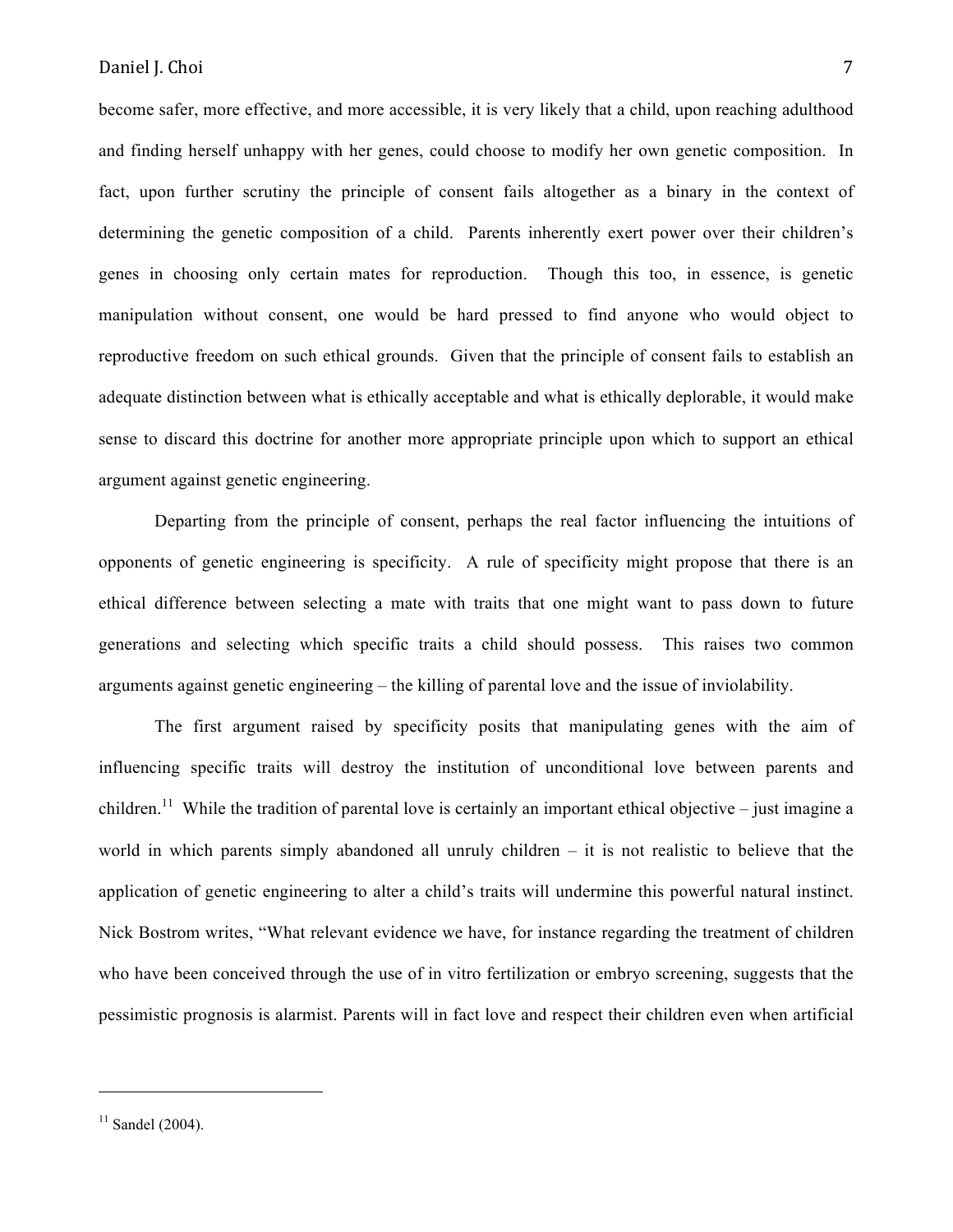means and conscious choice play a part in procreation."<sup>12</sup> Rather than destroying parental love, it is completely plausible that the advent of being able to choose the traits of one's children will usher in a new era of parents who feel complete love and adoration for their children. Certainly, one can easily envision parents finding it easier to love a child who fulfills their every desire.<sup>13</sup> Perhaps it is not the destruction of parental love that bothers the intuition most, but rather the possible evolution of parental love – that it may become motivated by different underlying reasons. If, however, the feeling of love for a child remains strong enough to maintain the social dynamics it currently supports, principally the caring relationship that a parent and child share, then is its evolution even ethically relevant? From a consequentialist viewpoint, it is not. For a non-consequentialist approach, consider an example involving two families, the Browns and the Smiths, who are of similar socio-economic statuses. The Browns have just given birth to a child who is incredibly gifted and who will grow up to become an incredibly successful, self-sustaining adult, while the Smiths have just given birth to a child who, as a result of his genes, possesses a disadvantage that will cause him to be a burden upon the family for the rest of his life. Now suppose that each family loves and cares for their child to the utmost of their abilities, which are for the sake of argument similar in degree. It does not follow intuitively that the fact that the Brown family child places less of a burden on his parents should cause their love for him to be of any less worth or of any greater ethical questionability in comparison to that of the Smiths. Given the arguments presented above, this paper concludes that genetic engineering does not threaten the ethically relevant aspects of parental love.

The rule of specificity also raises one of the least clearly defined and yet sometimes one of the most inherently intuitive arguments against genetic engineering – that genetic engineering desecrates the principle of inviolability. The concept of inviolability stems from the belief in certain natural institutions or basic underlying principles of existence that humans do not have the authority to alter. This paper will

 $12$  Bostrom (2003).

<sup>&</sup>lt;sup>13</sup> Furthermore, given that the technology is safe and effective, as established earlier, there is no reason all parents would not be completely satisfied with their children.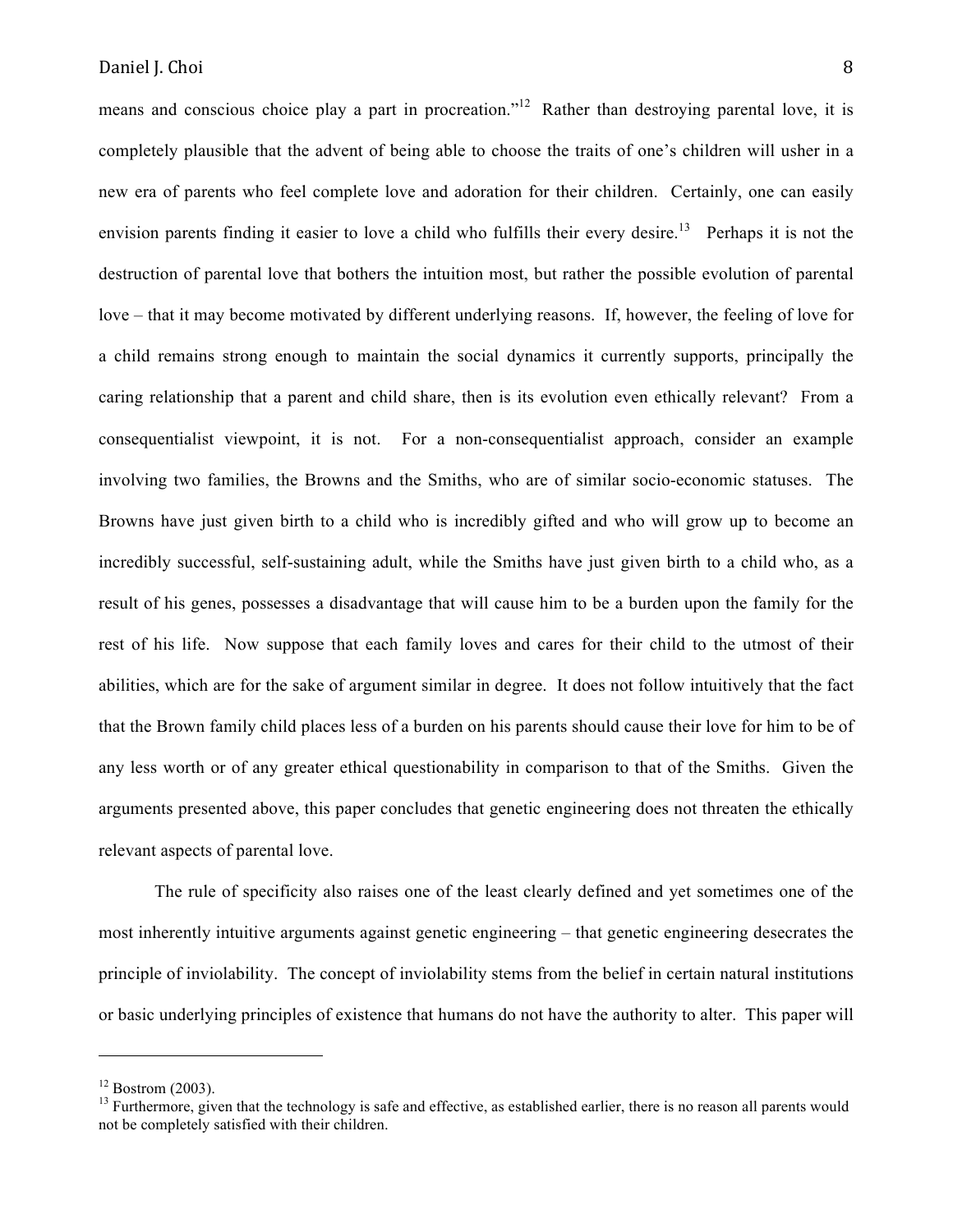consider the inviolability of human genome<sup>14</sup> and also the inviolability of the human dignity<sup>15</sup>, two of the most frequently cited interpretations of inviolability used to attack genetic engineering.

In response to the argument citing the inviolability of the human genome, this analysis attempts to discredit the claim that the human genome holds this hallowed status. To establish inviolability of the genome, it must be demonstrated that either the process that produced the current human genome has some special moral significance such that humans lack the authority to change it, or that the product of this process, the genome itself, holds some sacrosanct standing. Though both criteria could be accepted on a theological basis, this investigation excludes any framework that relies on beliefs not necessarily universally shared, and so it must then turn to secular reasoning. In a secular context, the first criterion fails to be satisfied. Emanuel Agius et. al. write, "The human genome as we have it is the outcome of past mutations, selective pressures, genetic drift, random catastrophes, and the various constraints of natural forces and laws."<sup>16</sup> These apparently random influential factors in the evolution of the human genome hardly evoke any notion of a process of special moral significance, indeed their influence seems rather arbitrary and without purpose. The second criterion similarly falls flat when placed against the background of human history. As implied in the quote above, the human genome has evolved a great deal over the years, and to argue that it is inviolable is to contend that the factors that influenced its evolution – like mutation, genetic drift, random catastrophes – were and continue to be unethical. An argument that necessarily deems unethical factors that operate outside the realm of human control cannot be reasonable, and so the inviolability of the human genome cannot be established. Without this supporting principle, critics of genetic engineering may instead turn to the argument that future generations have a right to inherit an unaltered genome. What if genetic engineering allowed humans to free future generations from debilitating and deadly genetic diseases? On what grounds could these descendants be denied these benefits? It is possible that the crux of this argument lies upon the concern

<sup>&</sup>lt;sup>14</sup> Nordgren (2001), p. 191.<br><sup>15</sup> Article 24 of UNESCO's Universal Declaration on the Human Genome and Human Rights.<br><sup>16</sup> Agius (1998), p. 53.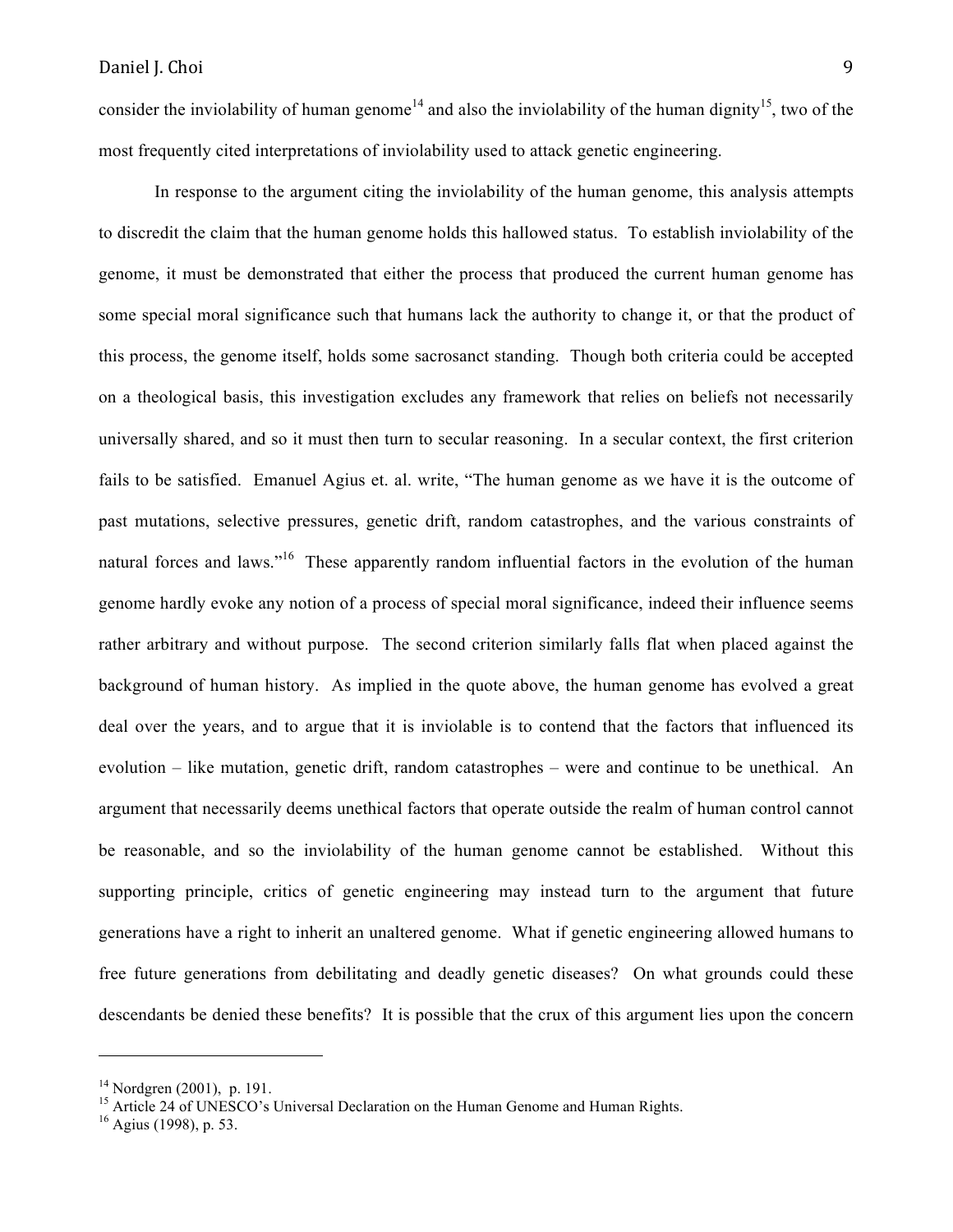for future generations to be protected from the risks of genetic engineering, but a review of this point is outside of the scope of this paper, suffice to say that clearly, a cost-benefit analysis must be undertaken to deem genetic engineering acceptable. In any case, it has been shown that arguments against genetic engineering that question the ethics of altering the human genome are not substantial.

Regarding the second interpretation of inviolability, the preservation of human dignity is a principle that accords well with human intuition, and many texts have already argued for its status as an inviolable right, so this paper seeks instead to prove that this right is not violated by genetic engineering. For the sake of discussion, the analysis takes a Kantian interpretation of human dignity, which dictates that humans are never to be treated solely as means to an end. Clearly, somatic genetic engineering, which affects only the individual to whom it is applied, does not violate this definition of human dignity. The case of germline genetic engineering differs slightly, though in no ways that change the resulting conclusion. The fact that these modifications are inherited by future generations could possibly cause an individual to be treated as a means if the beneficiary of interest is that individual's descendant who received this benefit by means of inheritance from that individual. It can be argued, however, that should a descendant benefit from a genetic alteration, nothing fundamentally different exists about the ancestor that would cause the ancestor to not also benefit from said genetic alteration.<sup>17</sup> Thus, both ancestors and descendants are treated as ends, and human dignity is not violated by somatic or germline genetic engineering.

Another significant point often advanced against the development and application of genetic engineering is the fear of society undergoing a eugenic extermination reminiscent of those conducted by the Japanese and Nazi regimes in the  $20<sup>th</sup>$  century. Though such examples of genocide were without a doubt ethically deplorable, the concept of eugenics does not necessarily entail such indecencies.

 $17$  One possible exception to this argument could involve an ancestor who makes some genetic modification that is deleterious to himself and yet advantageous to his descendants because of some factor that changes in the intermittent time period. For example, consider a man who changes his own genetics to stunt his growth in a time period when height is held in high esteem. Now imagine that over time the societal preferences change such that men of shorter height are more respected. The descendant of that man will benefit in this time period while the ancestor will have been treated as a means to that end.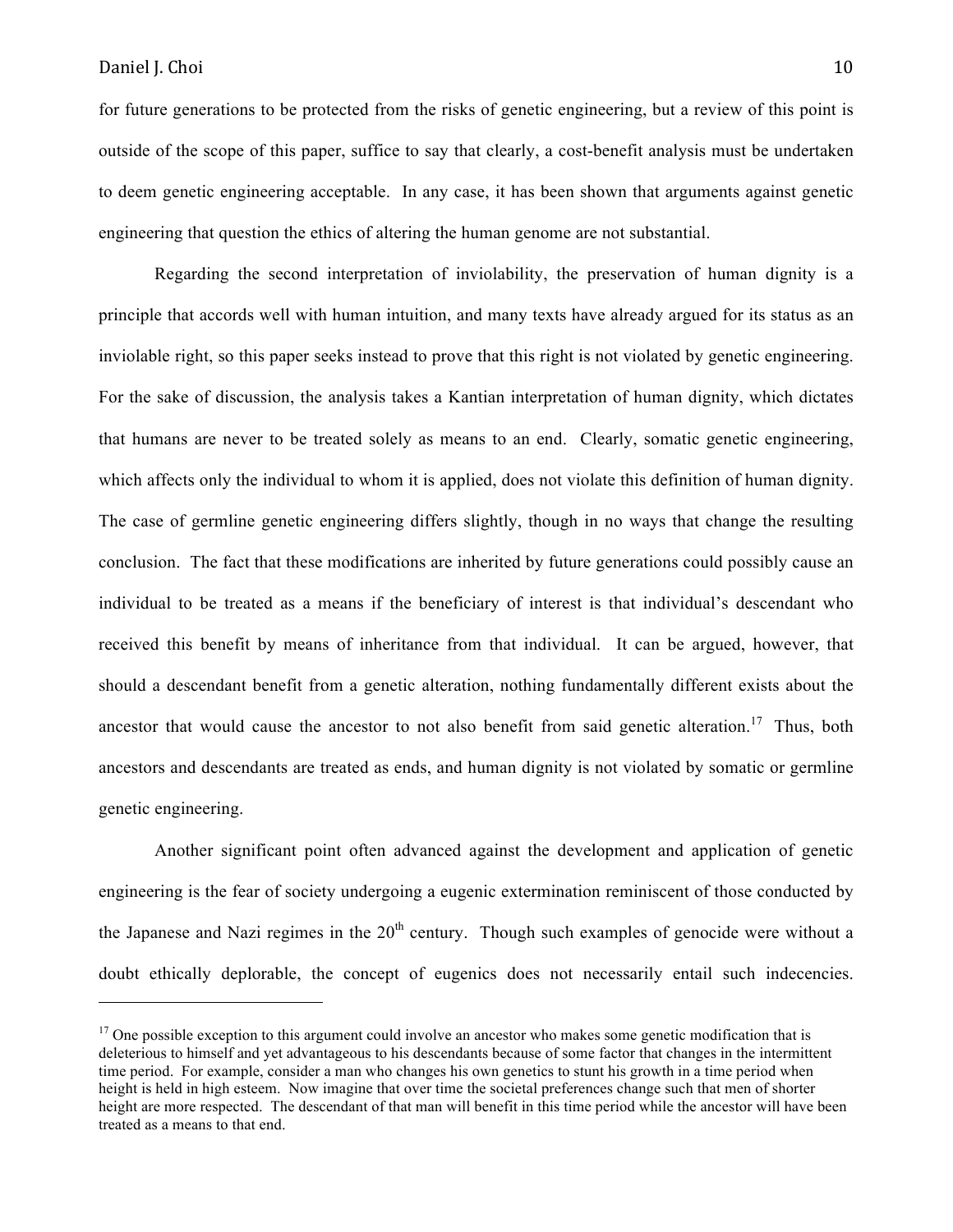Eugenics is rather simply defined as "the study and practice of selective breeding applied to humans with the aim of improving the species."18 By this definition, mankind already practices a form of eugenics by freely selecting suitable mates for reproduction. Additionally, it can be argued that a society with access to genetic engineering is no more likely to experience this depraved form of eugenics than a similar society without the technology. Michael Sandel asserts, "To remove coercion is to remove the very thing that makes eugenic policies repugnant."<sup>19</sup> In a non-totalitarian state in which the people are free to choose whether they wish to be genetically modified and in what ways they wish to do so, the practice of eugenics appears to be ethically permissible. Moreover, such a form of eugenics may even be ethically obligatory. Rawls writes, "The parties to the social contract want to insure for their descendants the best genetic endowment (assuming their own to be fixed).<sup>220</sup> To insure the best genetic endowment for its descendants, a society must practice some measure of eugenics to both preserve a reasonable level of natural abilities and prevent the diffusion of genetic defects. Thus, there exists no increased threat of an ethically repugnant eugenics movement occurring in a society with access to genetic engineering, and furthermore, the morally acceptable eugenic trends that may arise in such a society are in fact ethically obligatory.

Other ethical arguments against genetic engineering exist, but they contribute little, if anything, significant to the debate. These are discussed here in brief. First, germline genetic engineering is sometimes specifically argued against on the grounds that it is irreversible.<sup>21</sup> The sole virtue of being irreversible, however, does not give reason to oppose the technology. If humans were made irreversibly resistant to cancer, this would be cause for celebration rather than criticism. In any case, the modifications made by germline genetic engineering could just as easily be undone through further genetic engineering, so this is a moot point. Second, it is argued that genetic engineering will disrupt society by increasing the average human lifespan. If humans suddenly gain a significant number of

<sup>18</sup> http://en.wikipedia.org/wiki/Eugenics

 $^{19}$  Sandel (2004).

<sup>&</sup>lt;sup>21</sup> Bostrom (2003).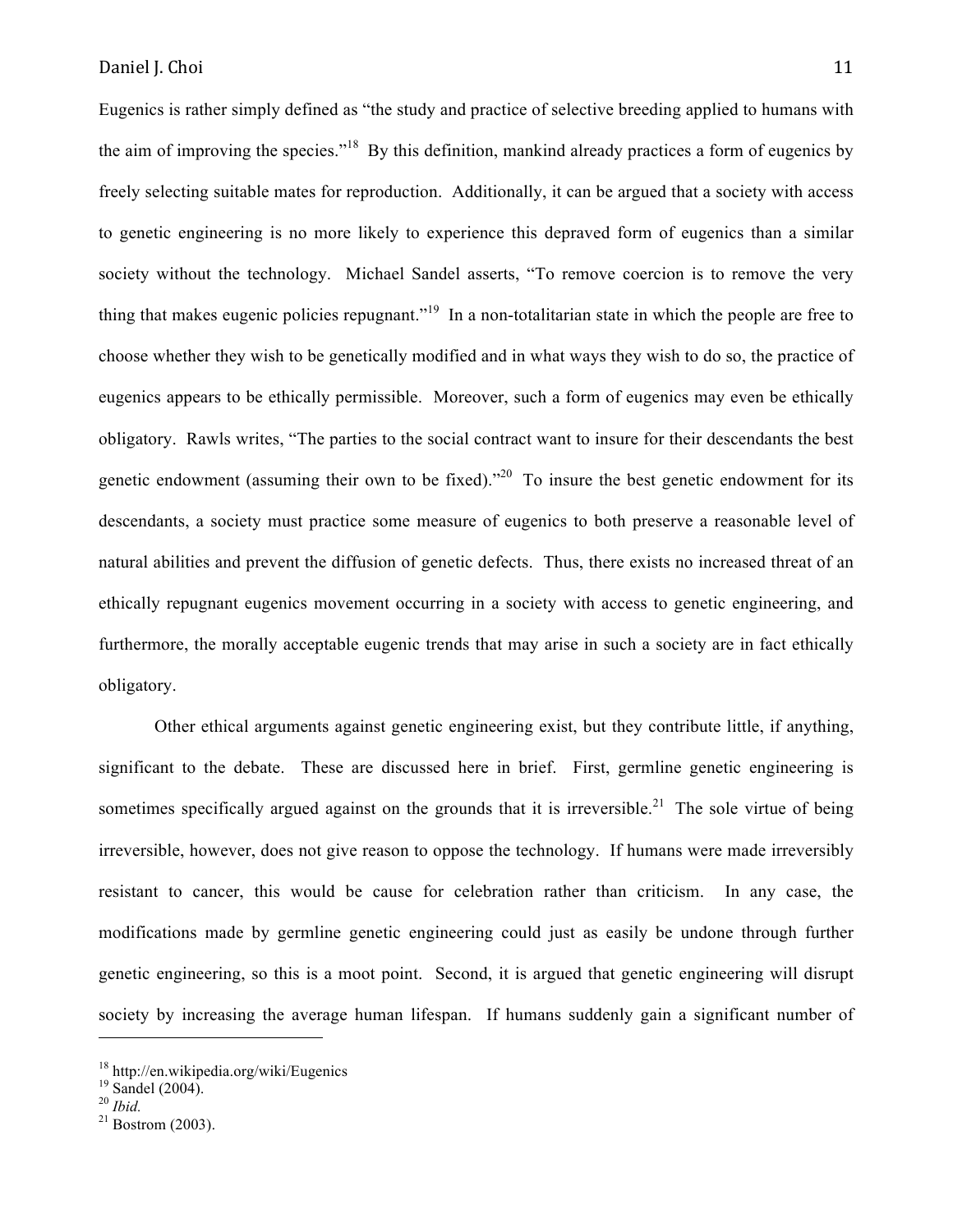healthy years, what would that mean for pension-plans or overpopulation? Allhoff et. al. write, "Unless it will be clearly and seriously harmful, social disruption by itself does not seem enough to count as a strong reason against regulating enhancement technologies."<sup>22</sup> Indeed, the ethical imperative to improve the human condition, which supports such applications of technology, would need to face fairly significant and more clearly defined social ills to render genetic engineering unethical – a mere appeal to possible scenarios will not suffice. Third, some wonder whether genetic engineering used to enhance human capabilities would serve to belittle human accomplishments<sup>23</sup>, but history indicates otherwise. Despite their greater capacities for sport, contemporary athletes do not discount the incredible feats of ancient Greek Olympians. In fact, athletes in general are already genetically predisposed to have greater abilities, yet they are celebrated in spite of and because of their genetic superiority.<sup>24</sup> A final ethical argument against genetic engineering cites increased social stigmatization and discrimination of those with genetic diseases as a result of the technology. As Nick Bostrom explains, though, that the opposite is entirely plausible as well, "The practice of germ-line enhancement might lead to better treatment of people with disabilities, because a general demystification of the genetic contributions to human traits to make it clearer that people with disabilities are not to blame for their disabilities."<sup>25</sup> Furthermore, with fewer people living with genetic diseases, more resources could be devoted to each of them to reduce the burdens associated with their conditions. Though each of these points raises reasonable concerns, none establish a sufficiently robust ethical basis upon which to substantially threaten the ethical standing of genetic engineering.

## CONCLUSION: A FEW PARTING COMMENTS AND CONCERNS

It follows from the evidence presented above that the arguments currently offered against genetic engineering fail to stand up to ethical scrutiny. In refuting each of the claims, this paper makes a

<sup>&</sup>lt;sup>22</sup> Allhoff, "Ethics".<br><sup>23</sup> Allhoff (2008), "Germ-line Genetic Enhancement".

<sup>&</sup>lt;sup>24</sup> One might argue that a difference exists between advantages that are natural and those that are specifically created, but this distinction is not robust because most abilities are developed through interventions. For example, education and exercise are interventions though they are deemed ethically obligatory rather than deplorable.

 $25$  Bostrom (2003).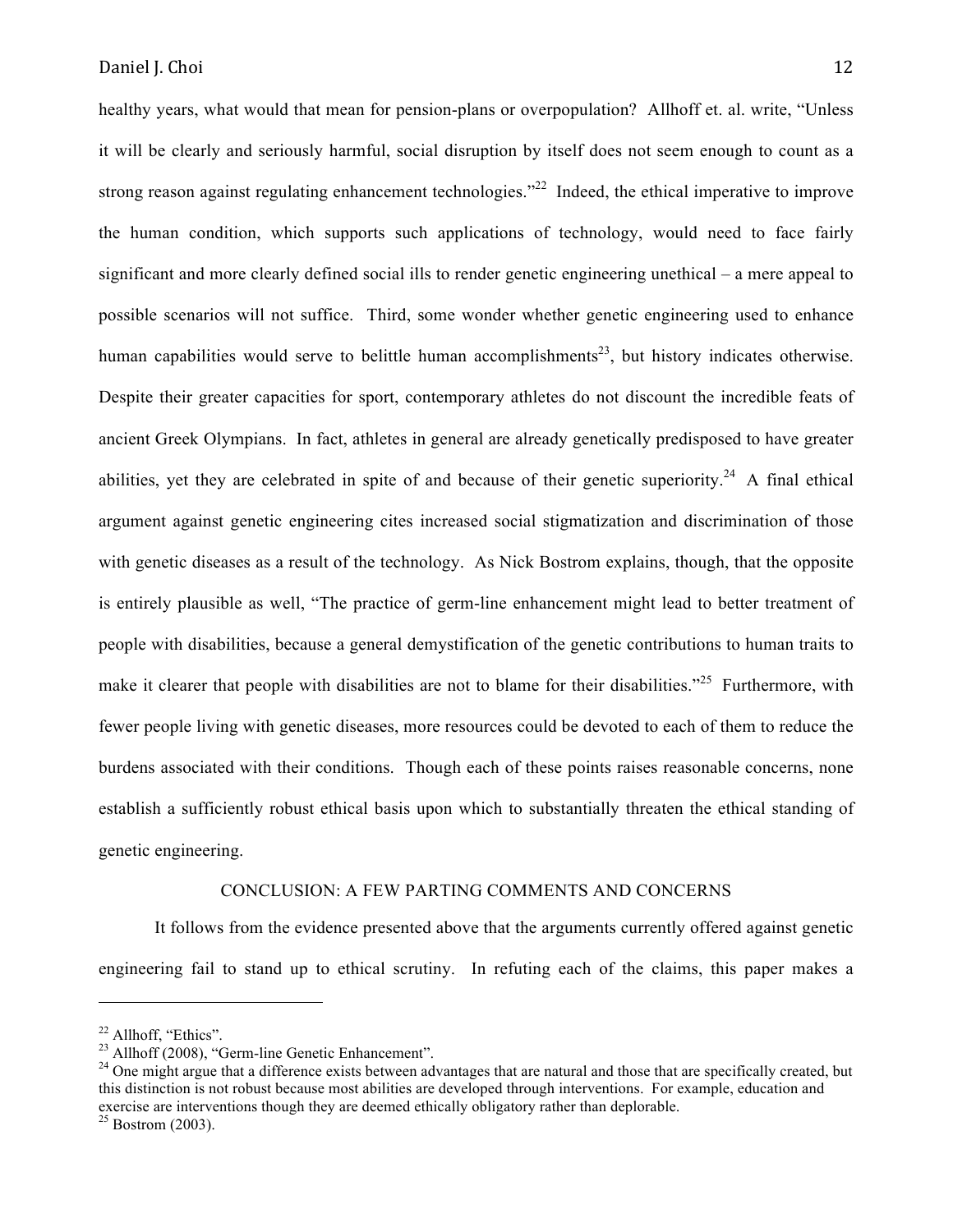challenge to critics of genetic engineering to either develop new justifications for their view or accept that the burden of proof has not been met. Though it has not attempted to prove that genetic engineering is ethically obligatory, this analysis has demonstrated that both somatic and germline genetic engineering are at the very least ethically permissible within the scope of the current discourse.

Upon reaching this conclusion, further discussion would likely shift to discuss possible frameworks one could use to determine which specific uses of genetic technology are ethical and which are not. Unfortunately, doing so falls outside of the scope of this paper, though such an investigation would likely proceed by attempting to establish binaries that can adequately encapsulate most ethical intuitions. Potential binaries could include frameworks that distinguish genetic therapies from enhancements, positional goods from non-positional goods, or external effects from internal effects. Another relevant area of further discussion involves who should ultimately be given the authority to decide in what cases genetic engineering should be used. Such a study would likely debate the potential virtues and failings of different degrees of libertarian and paternalistic policies.

Finally, this paper would like to address one last matter of concern regarding the development of genetic engineering. As the technology advances to the point at which it is both safe and effective to use, humankind must be particularly careful not to make changes from which it cannot return. Though this issue may seem similar to the argument of irreversibility refuted above, it actually involves an entirely different matter altogether. It is possible that certain alterations to the genetic code may modify the drives and motivations of human generations in such a way that humans simply stop caring about their own survival or advancement and get trapped in a state of apathy or worse. Still, this is not sufficient reason to not pursue the development of genetic engineering, but rather reason to remain reasonably cautious about its future.

> "The advance of genetic engineering makes it quite conceivable that we will begin to design our own evolutionary progress."

American author and Boston University professor of Biochemistry